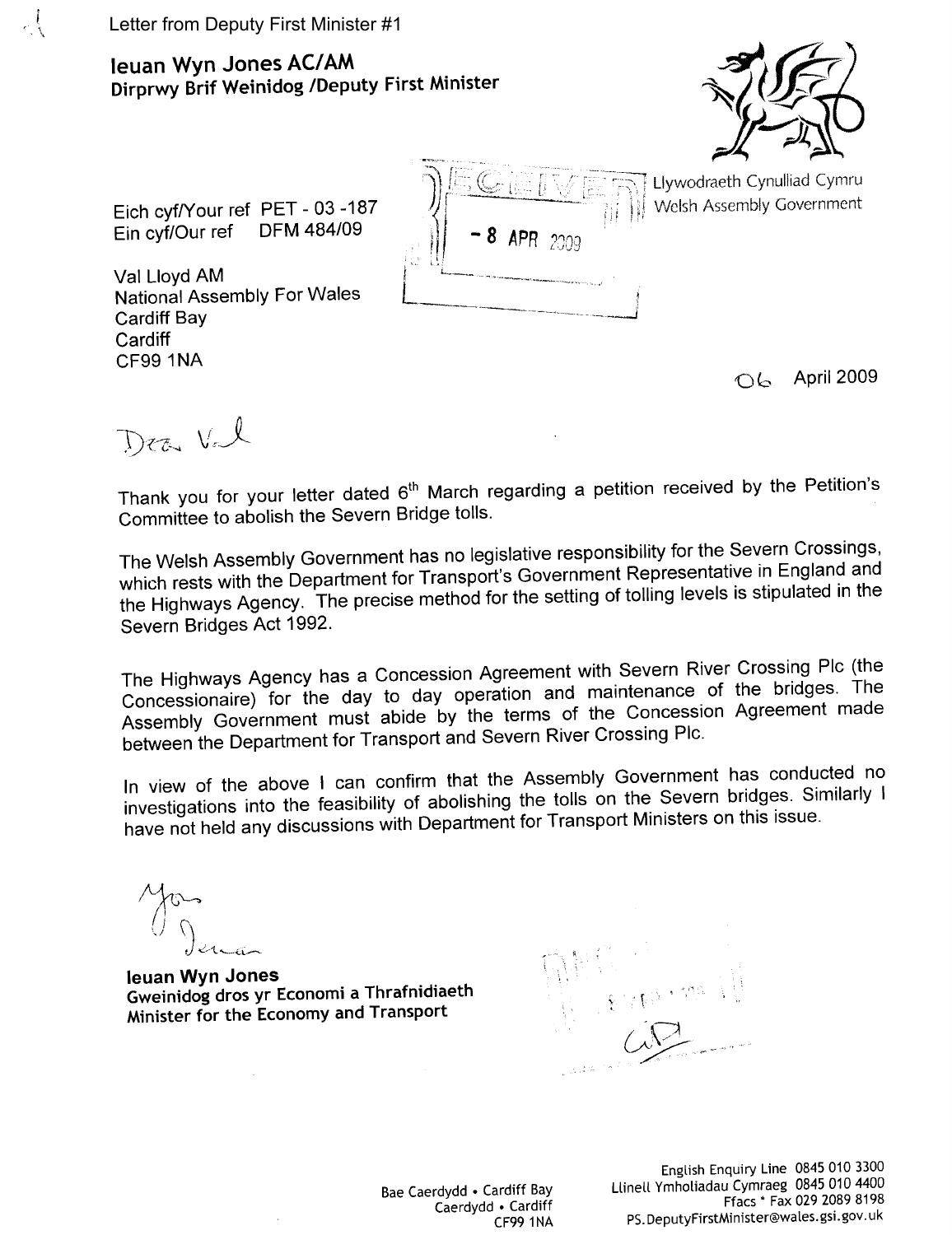Letter from Deputy First Minister #2

**Ieuan Wyn Jones AC/AM** Dirprwy Brif Weinidog /Deputy First Minister



Llywodraeth Cynulliad Cymru Welsh Assembly Government

Eich cyf/Your ref PET-03-187 Ein cyf/Our ref **DFM 915/09** 

Val Lloyd AM **Petitions Committee National Assembly for Wales Cardiff Bay** Cardiff **CF99 1NA** 

Dec Val

1 o June 2009

Thank you for your letter of 18 May concerning the Severn Crossings.

I have met with Department for Transport Ministers on a number of occasions, most recently on 18 May. Whilst Severn Crossings issues are a potential discussion item at these meetings it has not been possible to do so in the time available with many other transport subjects to cover.

1 6 JUN 2009

It will be of interest to your Committee that the First Minister wrote to the Rt Hon Geoff Hoon MP, Secretary of State at the Department for Transport, on 17 March 2009 regarding the issue of payment by debit and credit cards. In his reply the Secretary of State said that the working group commissioned to look into the feasibility of such a payment method had presented its report to the Highways Agency who were in discussion with Severn River Crossing.

In addition my Transport officials do attend regular Severn Crossings liaison meetings with English counterparts where all operational and maintenance aspects of running the crossings can come up for discussion. The last meeting took place on 3 June where the question was asked on what developments have occurred in the interim.

I understand from the dialogue at that meeting that the Highways Agency has an internal meeting scheduled for July to further progress their proposals. In the meantime they are preparing an interim statement on their position, which as soon as it is received I will write to your Committee informing you accordingly.

leuan Wyn Jones Gweinidog dros yr Economi a Thrafnidiaeth Minister for the Economy and Transport

Bae Caerdydd • Cardiff Bay Caerdydd • Cardiff **CF99 1NA**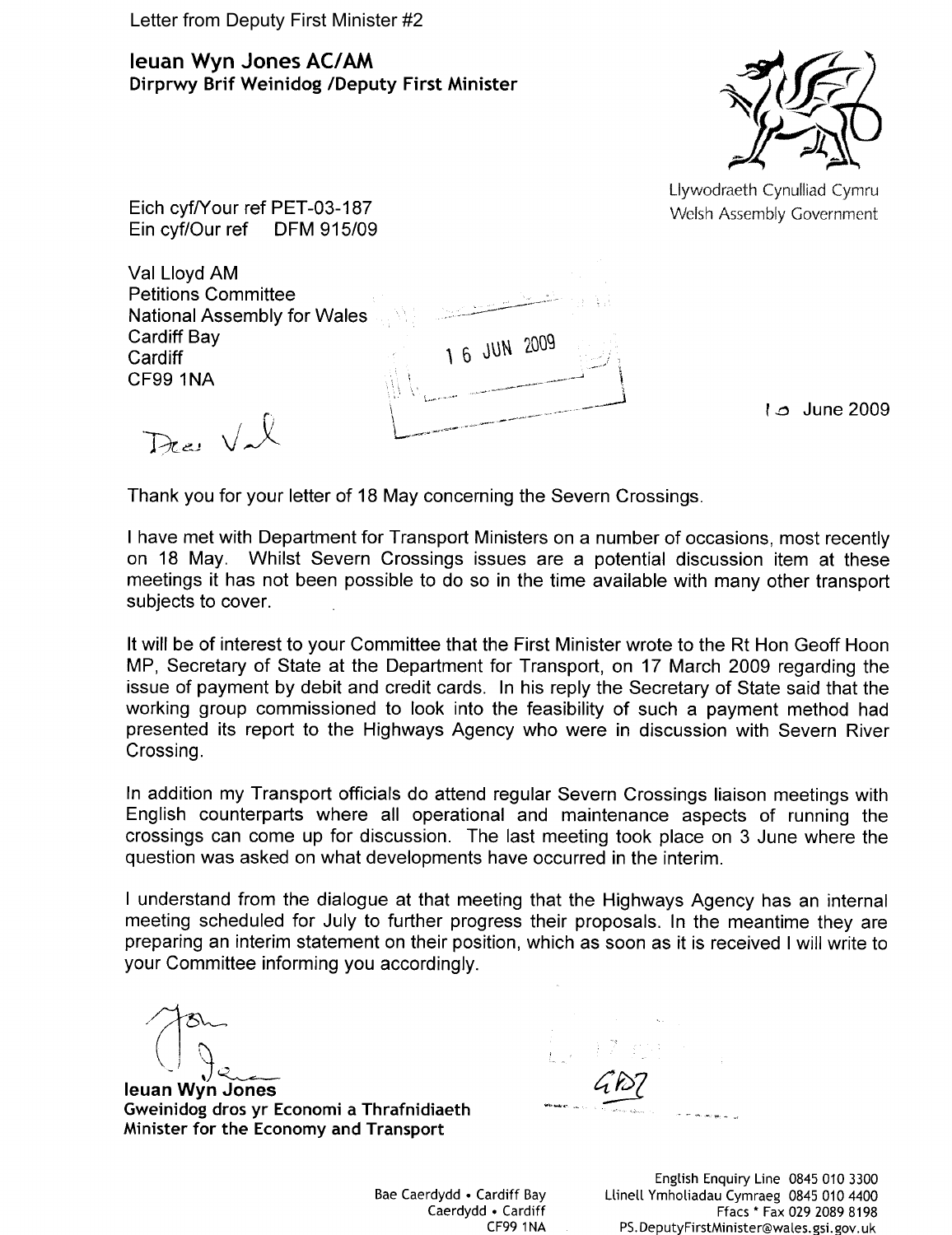Letter from Deputy First Minister #3

leuan Wyn Jones AC/AM Dirprwy Brif Weinidog /Deputy First Minister



Llywodraeth Cynulliad Cymru Welsh Assembly Government

Eich cyf/Your ref PET-03-187 Ein cyf/Our ref MB DFM 804/09

Sandy Mewies AM **Petitions Committee** National Assembly for Wales Cardiff Bay Cardiff **CF99 1NA** 

 $2\,$  September 2009

Dear Sandy

I am writing further to our recent correspondence concerning the use of debit and credit cards in paying the Severn Crossings' toll.

We have been pressing the Highways Agency throughout the summer for their interim statement but due to their continuing internal debate this has been delayed. We now expect it later in the autumn.

In the meantime my Transport officials will continue their dialogue with the Highways Agency through the regular Severn Crossing liaison meetings at which they will seek an early as possible release of the interim statement. I will of course write to you with a copy as soon as we receive it.

leuan Wyn Jones Gweinidog dros yr Economi a Thrafnidiaeth Minister for the Economy and Transport

Bae Caerdydd • Cardiff Bay Caerdydd . Cardiff CF99 1NA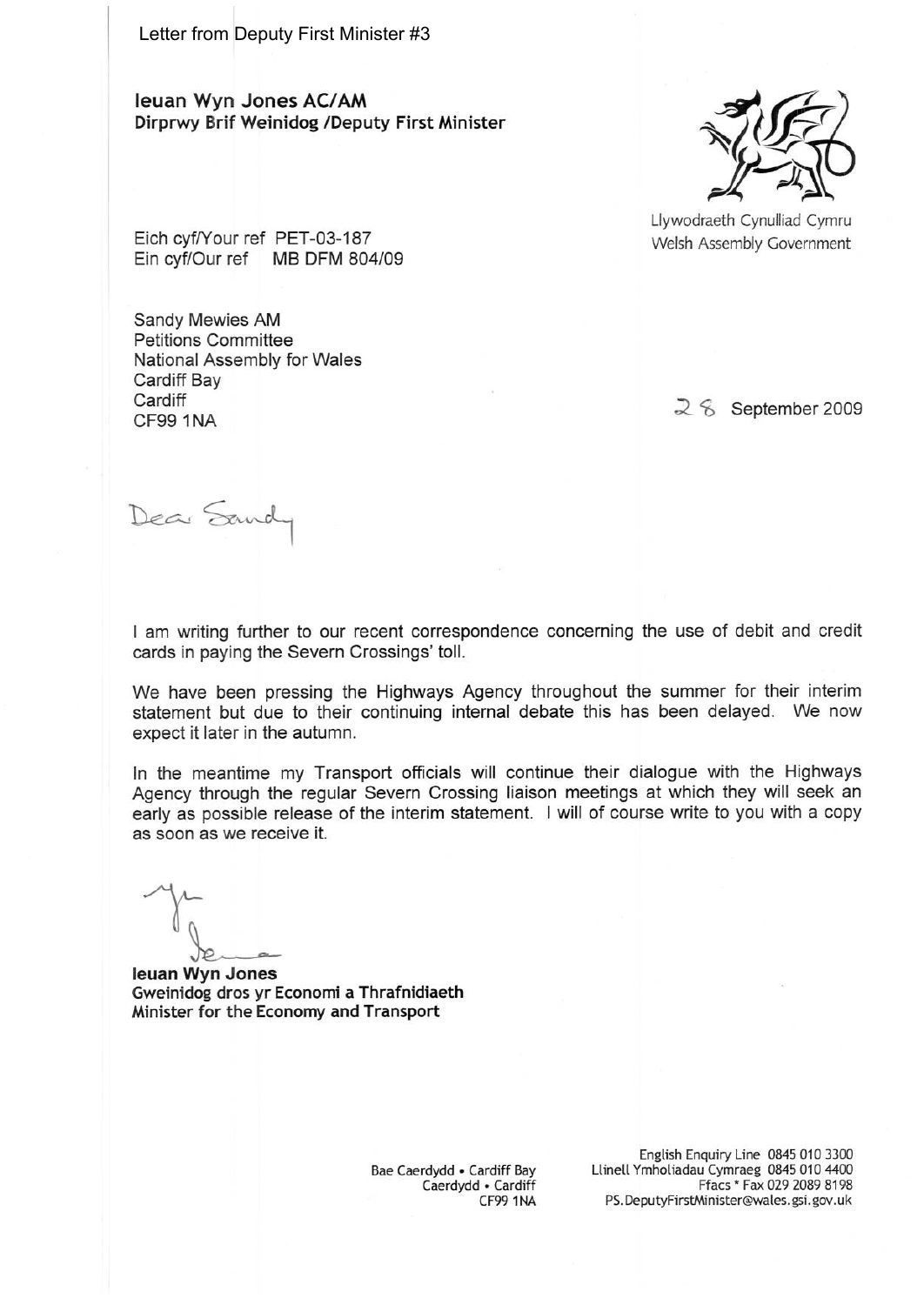Ieuan Wyn Jones AC/AM Dirprwy Brif Weinidog /Deputy First Minister



Llywodraeth Cynulliad Cymru Welsh Assembly Government

Eich cyf/Your ref PET-03-187 Ein cyf/Our ref MB DFM 0989 09

Sandy Mewies AM Petitions Committee National Assembly for Wales Cardiff Bay Cardiff CF99 1NA

 $25$ November 2009

Dee Sandy

Further to my letter of 28 September, I am sending you an updated response to the position regarding the use of debit and credit cards in paying the Severn toll.

On 18 November Assembly Government Transport officials attended a Severn Bridge liaison meeting with English counterparts and Bridge operatives at which it was confirmed the Department for Transport has proposed the necessary amendments to the secondary legislation to permit debit and credit card payments at the Severn Crossings. It is anticipated that introduction will be in the latter half of 2010.

leuan Wyn Jones Gweinidog dros yr Economi a Thrafnidiaeth Minister for the Economy and Transport

> Bae Caerdydd • Cardiff Bay Caerdydd • Cardiff CF99 1NA